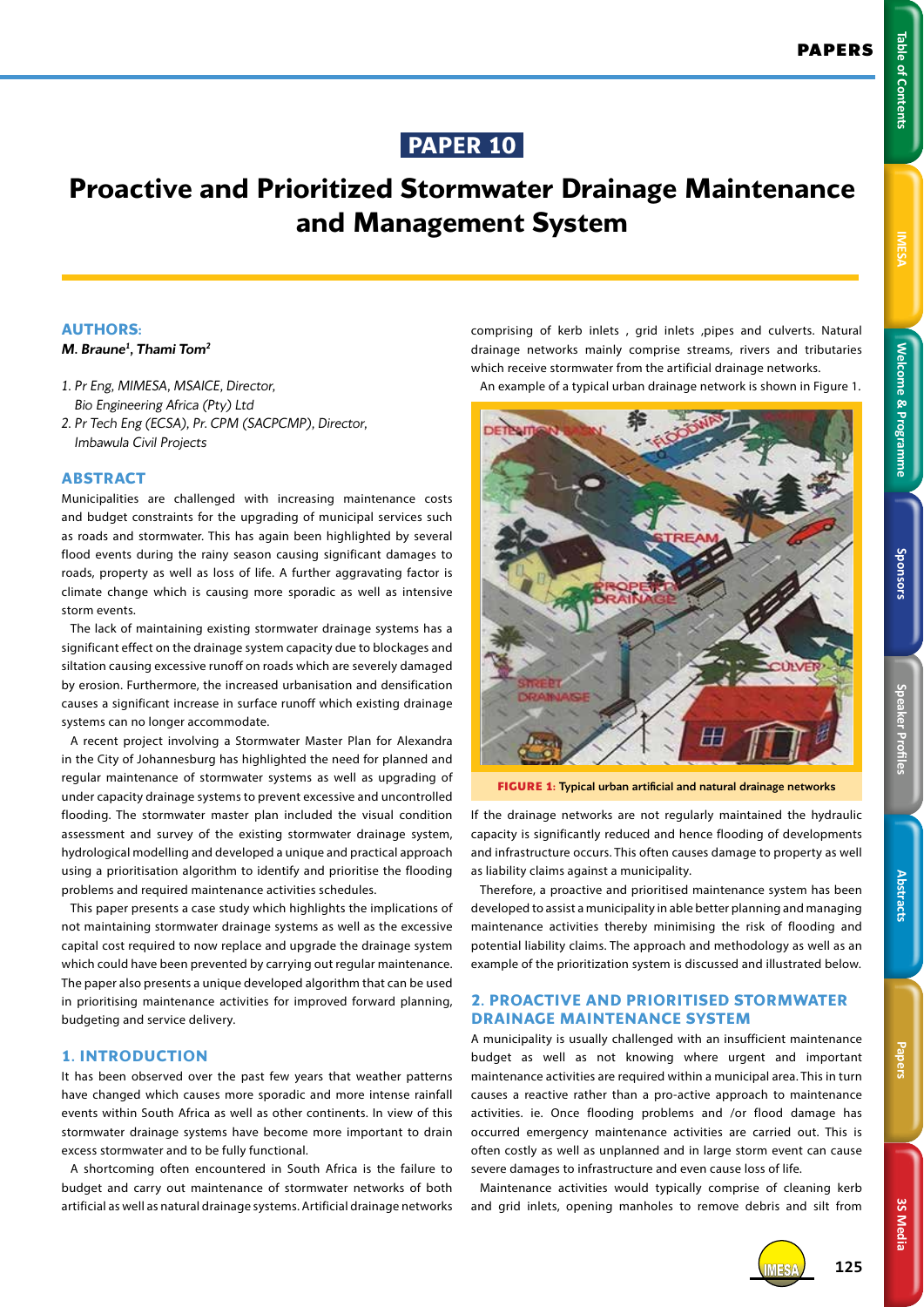

**DADEDS** 

an underground pipes or culverts, removing debris and excessive vegetation from road crossings. A prioritised stormwater maintenance system using a customised algorithm has been developed in order to guide a municipality and maintenance depot to proactively carry out maintenance activities in high priority areas prior to storm rainfall event causing flood damage.

#### **2.1 Drainage network asset register**

It is important that a municipality has an up-to-date asset register of the existing drainage network. It has been found that asset registers are usually outdated and/or don't have sufficient detailed information of the drainage network members. This often leads to information gaps which prohibit a detailed assessment and determination of the required maintenance activities. It was found that most stormwater drainage asset registers give the locality and type of a drainage system member but lack in defining the size of the member as well as the invert levels and gradients of underground pipes and culverts.

An asset register should at least have the following information:

#### **a) Pipe/culvert network:**

- Geo-referenced member locality, member type (pipe /culvert / channel), member material (concrete, masonry, brick);
- Member condition (functional, partly functional, broken), member size

(diameter, width, depth);

- Invert level at start and end of member;
- Member length

#### **b) Kerb and grid inlets**

- Geo-referenced locality, grid dimensions (width, length);
- Kerb inlet type (transition, no transition), kerb inlet opening width and height.

An example of the typical drainage network asset register is given in Table 1 below.

### **2.2 Drainage network member size**

A factor, which influences the risk of potential blockage, is the drainage member size. It has been established from both site observations as well as laboratory testing that the smaller the member diameter or cross section the higher the risk of blockage due to siltation and debris.

#### **2.3 Drainage network hydraulic characteristics**

An important factor that determines the risk of sedimentation and blockage within a pipe or culvert network is the gradient of the member as well as expected flow velocity. This is important as the flatter the gradient the lower is the flow velocity and hence a higher risk of blockage. It is furthermore

| <b>TABLE 1: Drainage network database</b> |                    |                   |                     |                    |               |              |                                                      |              |                                |  |  |
|-------------------------------------------|--------------------|-------------------|---------------------|--------------------|---------------|--------------|------------------------------------------------------|--------------|--------------------------------|--|--|
| Conduit names and manhole references      |                    |                   |                     |                    |               |              | <b>Existing Main member</b>                          |              |                                |  |  |
| <b>Conduit Name</b>                       | Inlet<br>(manhole) | Inlet<br>(Invert) | Outlet<br>(manhole) | Outlet<br>(Invert) | Length<br>(m) | Gradient (%) | Type: pipe (P).<br>Box culvert (BC),<br>Channel (CH) |              | Diam (survey)                  |  |  |
| $C5-5$                                    | $N5-10$            | 1498,981          | $N5-5$              | 1498,925           | 13,46         | 0,42%        | P                                                    | $\mathbf{1}$ | 450mm Class<br>75 <sub>D</sub> |  |  |
| $C5-10$                                   | $N5-15$            | 1499,217          | $N5-10$             | 1498,981           | 57,314        | 0,41%        | P                                                    | $\mathbf{1}$ | 450mm Class<br>75 <sub>D</sub> |  |  |
| $C5-15$                                   | $N5-20$            | 1499,501          | $N5-15$             | 1499,217           | 68,018        | 0,42%        | P                                                    | $\mathbf{1}$ | 450mm Class<br>75D             |  |  |
| $C5-20$                                   | $N5-25$            | 1503,469          | N5-20               | 1499,501           | 34,723        | 11,43%       | P                                                    | $\mathbf{1}$ | 650mm Class<br>75D             |  |  |
| $C5-20.1$                                 | $N5-45$            | 1501,438          | $N5-20$             | 1499,501           | 31,143        | 6,22%        | P                                                    | $\mathbf{1}$ | 650mm Class<br>75D             |  |  |
| $C5-25$                                   | N5-30              | 1511,66           | $N5-25$             | 1503,469           | 114,366       | 7,16%        | P                                                    | $\mathbf{1}$ | 700mm Class<br>75D             |  |  |
| $C5-30$                                   | N5-35              | 1514.87           | N5-30               | 1511,66            | 57,904        | 5,54%        | P                                                    | $\mathbf{1}$ | 825mm Class<br>75D             |  |  |
| $C5-35$                                   | N <sub>5</sub> -40 | 1518.052          | N <sub>5</sub> -35  | 1514,87            | 52,514        | 6,06%        | P                                                    | $\mathbf{1}$ | 450mm Class<br>75D             |  |  |
| $C5-05.1$                                 | $N5-5$             | 1498,925          | $05-1$              | 1498,641           | 45,78         | 0,62%        | p                                                    | $\mathbf{1}$ | 450mm Class<br>75D             |  |  |
| $C5-50$                                   | N5-55              | 1500,89           | N <sub>5</sub> -50  | 1500,438           | 14,799        | 3,05%        | P                                                    | $\mathbf{1}$ | 750mm Class<br>75D             |  |  |
| $C5-50.1$                                 | N5-95              | 1501,063          | N <sub>5</sub> -50  | 1500,438           | 38,241        | 1,63%        | P                                                    | $\mathbf{1}$ | 625mm Class<br>75D             |  |  |
| $C5-55$                                   | N5-60              | 1502,392          | N5-55               | 1500,89            | 36,485        | 4,12%        | P                                                    | $\mathbf{1}$ | 900mm Class<br>75D             |  |  |
| $C5-60$                                   | N5-65              | 1503,005          | N <sub>5</sub> -60  | 1502,392           | 8,457         | 7,25%        | P                                                    | $\mathbf{1}$ | 450mm Class<br>75D             |  |  |
| $C5-60.1$                                 | N5-140             | 1502,517          | N5-60               | 1502,392           | 11,857        | 1,05%        | P                                                    | $\mathbf{1}$ | 450mm Class<br>75D             |  |  |
| $C5-65$                                   | N5-70              | 1505,024          | N5-65               | 1503,005           | 44,255        | 4,56%        | P                                                    | $\mathbf{1}$ | 450mm Class<br>75D             |  |  |
| $C5-70$                                   | N5-75              | 1506,071          | N5-70               | 1505,024           | 27,616        | 3,79%        | P                                                    | $\mathbf{1}$ | 450mm Class<br>75D             |  |  |

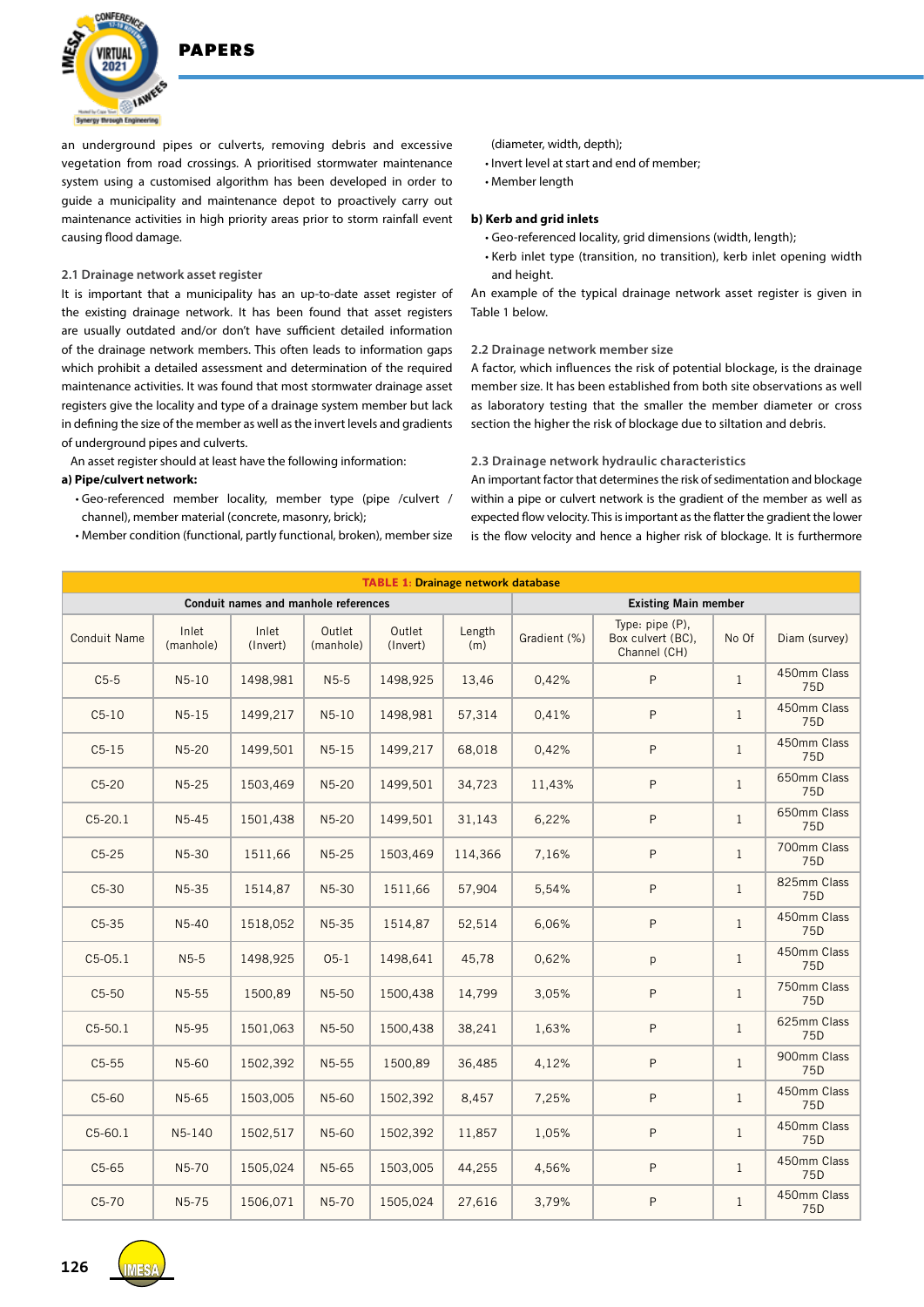| ٦      | <b>Service Service</b> |
|--------|------------------------|
| г      |                        |
|        |                        |
|        |                        |
|        | I                      |
|        |                        |
|        |                        |
|        |                        |
| I      |                        |
|        |                        |
|        |                        |
|        |                        |
|        |                        |
|        |                        |
|        |                        |
|        |                        |
|        |                        |
|        |                        |
|        | c                      |
|        |                        |
| i<br>I | ٦                      |
| ٠      |                        |
|        |                        |
|        |                        |
|        |                        |
|        |                        |
|        |                        |
|        |                        |
|        |                        |
|        |                        |
|        |                        |
|        |                        |
|        |                        |
|        |                        |
|        |                        |
|        |                        |
|        |                        |
|        |                        |
|        |                        |
|        |                        |
|        |                        |
|        |                        |
|        |                        |
|        |                        |
|        |                        |
|        |                        |
|        |                        |
|        |                        |
|        |                        |
|        |                        |
|        |                        |
|        |                        |
|        |                        |

| <b>TABLE 2: Minimum gradients for concrete pipes</b> |                    |                   |          |  |  |  |  |  |  |  |
|------------------------------------------------------|--------------------|-------------------|----------|--|--|--|--|--|--|--|
|                                                      | Pipe Diameter (mm) | Minimum slope (%) |          |  |  |  |  |  |  |  |
| <b>Nominal</b>                                       | Inner              | <b>Full-flow</b>  | 25% flow |  |  |  |  |  |  |  |
| 450                                                  | 0.445              | 0.48              | 0.23     |  |  |  |  |  |  |  |
| 525                                                  | 0.514              | 0.39              | 0.19     |  |  |  |  |  |  |  |
| 600                                                  | 0.585              | 0.33              | 0.16     |  |  |  |  |  |  |  |
| 675                                                  | 0.647              | 0.29              | 0.14     |  |  |  |  |  |  |  |
| 750                                                  | 0.718              | 0.25              | 0.12     |  |  |  |  |  |  |  |
| 825                                                  | 0.788              | 0.22              | 0.11     |  |  |  |  |  |  |  |
| 900                                                  | 0.853              | 0.20              | 0.10     |  |  |  |  |  |  |  |
| 1050                                                 | 0.986              | 0.17              | 0.08     |  |  |  |  |  |  |  |
| 1200                                                 | 1.127              | 0.14              | 0.07     |  |  |  |  |  |  |  |
| 1350                                                 | 1.262              | 0.12              | 0.06     |  |  |  |  |  |  |  |
| 1500                                                 | 1.383              | 0.11              | 0.05     |  |  |  |  |  |  |  |

shown that once the gradient is below a minimum threshold there is a high risk of sedimentation. Typical minimum gradients for different pipe concrete pipe diameters are given in Table 2.

The hydraulic characteristics of the drainage network can be determined by two possible methods as described below.

#### **2.3.1 Hydraulic characteristics - existing stormwater master plan**

If an existing stormwater master plan exists relevant details of the drainage member size, gradient and flow velocity should be readily available. This data can then be extracted and used for determination of the hydraulic characteristics of the existing drainage network.

#### **2.3.2 Hydraulic characteristics - additional hydraulic modelling**

If no stormwater master plan exists a hydraulic assessment of the existing drainage network can be carried out by setting up a hydraulic model. The information of the existing drainage network could be obtained from the asset register, where available. The hydraulic model can then be used to establish the expected flow velocities in each of the network members based on the member's size and gradient.

#### **2.4 Road network type and land-use**

It has been observed from previous studies that the road type and landuse has a significant impact on the risk of blocking a stormwater drainage network. This is caused by sediment being transported during a storm event which then enters the drainage network via kerb and grid inlets. In view of this a drainage network in a rural area, which is mainly unpaved, will have a higher risk of blockade than in a paved area and hence will have a higher maintenance requirement.

#### **2.5 Prioritisation Algorithm**

A prioritisation algorithm has been developed which assists the municipality in carrying out maintenance in a proactive manner rather than reactively. The prioritisation algorithm takes into account five indicators that have an impact on the potential risk of blocking a drainage network and hence are used to prioritise the drainage network reaches that need proactive maintenance.

The following indicators are taken into account:

i. Drainage member size, member gradient, member flow velocity, road type, land-use type.

The prioritisation algorithm now takes into account each of the above

| <b>TABLE 3: Drioritisation indicators and weighting</b> |                     |                                        |                |  |  |  |  |  |  |  |
|---------------------------------------------------------|---------------------|----------------------------------------|----------------|--|--|--|--|--|--|--|
| Item                                                    | Indicator category  | <b>Description</b>                     | Weighting      |  |  |  |  |  |  |  |
| $\mathbf{1}$                                            |                     | < 300                                  | 15             |  |  |  |  |  |  |  |
|                                                         |                     | 375-400                                | 12             |  |  |  |  |  |  |  |
|                                                         |                     | 450-525                                | 10             |  |  |  |  |  |  |  |
|                                                         | Member size (mm)    | 600-750                                | 8              |  |  |  |  |  |  |  |
|                                                         |                     | 800-950                                | 6              |  |  |  |  |  |  |  |
|                                                         |                     | 1 050-1 200                            | 4              |  |  |  |  |  |  |  |
|                                                         |                     | 1 350-1 500                            | $\overline{c}$ |  |  |  |  |  |  |  |
|                                                         |                     | >1500                                  | 1              |  |  |  |  |  |  |  |
|                                                         |                     | $0 - 1$                                | 25             |  |  |  |  |  |  |  |
|                                                         |                     | $1 - 2$                                | 20             |  |  |  |  |  |  |  |
| 2                                                       | Member gradient (%) | $2 - 3$                                | 15             |  |  |  |  |  |  |  |
|                                                         |                     | $3 - 4$                                | 10             |  |  |  |  |  |  |  |
|                                                         |                     | >4                                     | 5              |  |  |  |  |  |  |  |
|                                                         |                     | $<$ 0,5                                | 35             |  |  |  |  |  |  |  |
|                                                         |                     | $0, 5 - 1, 0$                          | 30             |  |  |  |  |  |  |  |
| 3                                                       | Flow velocity (m/s) | $1,0-2,0$                              | 25             |  |  |  |  |  |  |  |
|                                                         |                     | $2,0-3,0$                              | 20             |  |  |  |  |  |  |  |
|                                                         |                     | $3,0-4,0$                              | 15             |  |  |  |  |  |  |  |
|                                                         |                     | >4,0                                   | 10             |  |  |  |  |  |  |  |
| 4                                                       |                     | Gravel<br>(unpaved)                    | 10             |  |  |  |  |  |  |  |
|                                                         | Road type           | Sealed (dust<br>suppression)           | $\overline{7}$ |  |  |  |  |  |  |  |
|                                                         |                     | <b>Brick</b>                           | 5              |  |  |  |  |  |  |  |
|                                                         |                     | Paved/Asphalt                          | $\mathbf{1}$   |  |  |  |  |  |  |  |
| 5                                                       |                     | Informal                               | 15             |  |  |  |  |  |  |  |
|                                                         | Development         | Business/<br>Commercial/<br>Industrial | 10             |  |  |  |  |  |  |  |
|                                                         |                     | Urban<br>(semi-formal<br>residential)  | 5              |  |  |  |  |  |  |  |
|                                                         |                     |                                        | $\overline{c}$ |  |  |  |  |  |  |  |

indicators as well as a weighting of the indicator in causing blockage and sedimentation within a drainage network reach. Each defined indictor and associated weighting is summarised in Table 3 below.

Having defined the above indicators and weighting the blockage potential for a drainage network member, which is a numeric indicator of the expected blockage potential can be calculated using the equation (1) below.

*Blockage potential member = (Member size weighting) + (Member gradient weighting) + (Member flow velocity weighting) + (Road type weighting) + (Development weighting )* ( 1)

Having now defined the blockage potential of existing drainage network members allows one to obtain a range of blockage potentials. This indicator is now used to define the maintenance priority as given in Table 4.

# **3. ALEXANDRA TOWNSHIP CASE STUDY**

The above approach was applied and successfully used in a project



IMESA **127**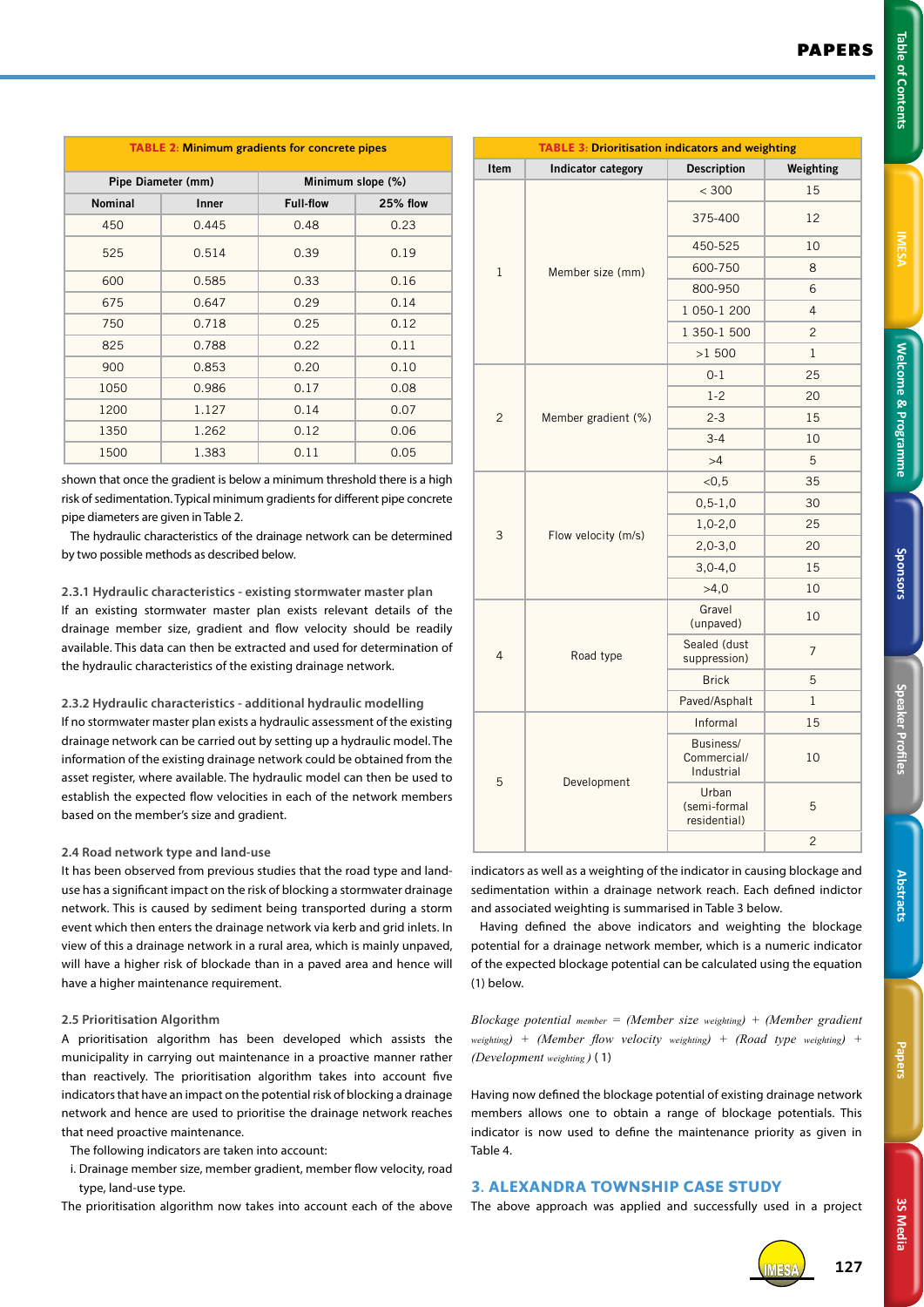

**DADEDS** 

undertaken in the Alexandra township within the Johannesburg City area. Details of the study and findings as well as recommendations are given below.

#### **3.1 Study objective**

The main objective of the study was to carry out a Stormwater Master Plan of the Alexandra township. This was required in order to analyse the existing drainage network as well as define required upgrading measures .As part of the Stormwater Master Plan the current blockage of the drainage network was investigated and planned future maintenance activities were identified . A further objective was to identify the cost implications relating to unblocking of the drainage network in relation to capital costs for having to replace the blocked and damaged drainage network.

#### **3.2 Study area**

The study area is situated within the Alexandra township as shown in Figure 2 below.



**FIGURE 2:** Study area locality

**3.3 Existing drainage system details and condition**

As part of the investigation a detailed survey and visual inspection of the existing drainage network was undertaken and an asset register developed. From this assessment it was established that about 80% of the drainage network was blocked with debris and silt.

The blocked drainage network could no longer be easily cleaned and would mostly have to be replaced.

Typical details of the existing drainage network members are shown in Table 5.



**3.4 Study approach and findings**

Once the asset register was completed a hydrological model of the

drainage catchments as well as a hydraulic model of the existing drainage network was compiled for the study area. From the modelling data the following information was abstracted for use in the blockage prioritisation algorithm:

| <b>TABLE 4: Maintenance priority</b> |                              |  |  |  |  |  |  |  |
|--------------------------------------|------------------------------|--|--|--|--|--|--|--|
| <b>Maintenance</b><br>priority       | <b>Blockage</b><br>potential |  |  |  |  |  |  |  |
| Very high (VH)                       | $100 - 75$                   |  |  |  |  |  |  |  |
| High (H)                             | 74 - 60                      |  |  |  |  |  |  |  |
| Medium (M)                           | $59 - 40$                    |  |  |  |  |  |  |  |
| Low (L)                              | ~< 40                        |  |  |  |  |  |  |  |

i. Network member size,

member gradient, member flow velocity, road and development details.

By now applying the indicator categories and weighting factors to each of the drainage network members the expected blockage potential has been determined. Once the blockage potential was determined the maintenance priority was established based on the ranges and categories given in Table 4.

The results are shown in Table 6.

The results of the prioritisation algorithm are shown graphically on Figure 3.



**FIGURE 3:** Map showing locality of prioritised maintenance requirements

#### **3.5 Financial implications**

It could be shown that there is a substantial financial implication if drainage networks are not regularly maintained. This is due to drainage networks becoming fully blocked which prohibits cleaning of the pipes both by mechanical and/or jetting operations. This in turn necessitates the removal of the drainage network which then needs to be replaced by a new network.

From the case study the following was established:

- i. An annual operating cost of R400 000 would be required to regularly maintain the drainage network that was investigated;
- ii. Due to the severe blockage the drainage network now has to be replaced at a capital cost of R60 million which is substantially more than the operating costs

## **4. CONCLUSIONS**

The following is concluded:

- i. Drainage network asset registers often do not have sufficient information;
- ii. Existing drainage networks do not get maintained causing a significant decrease in hydraulic capacity;

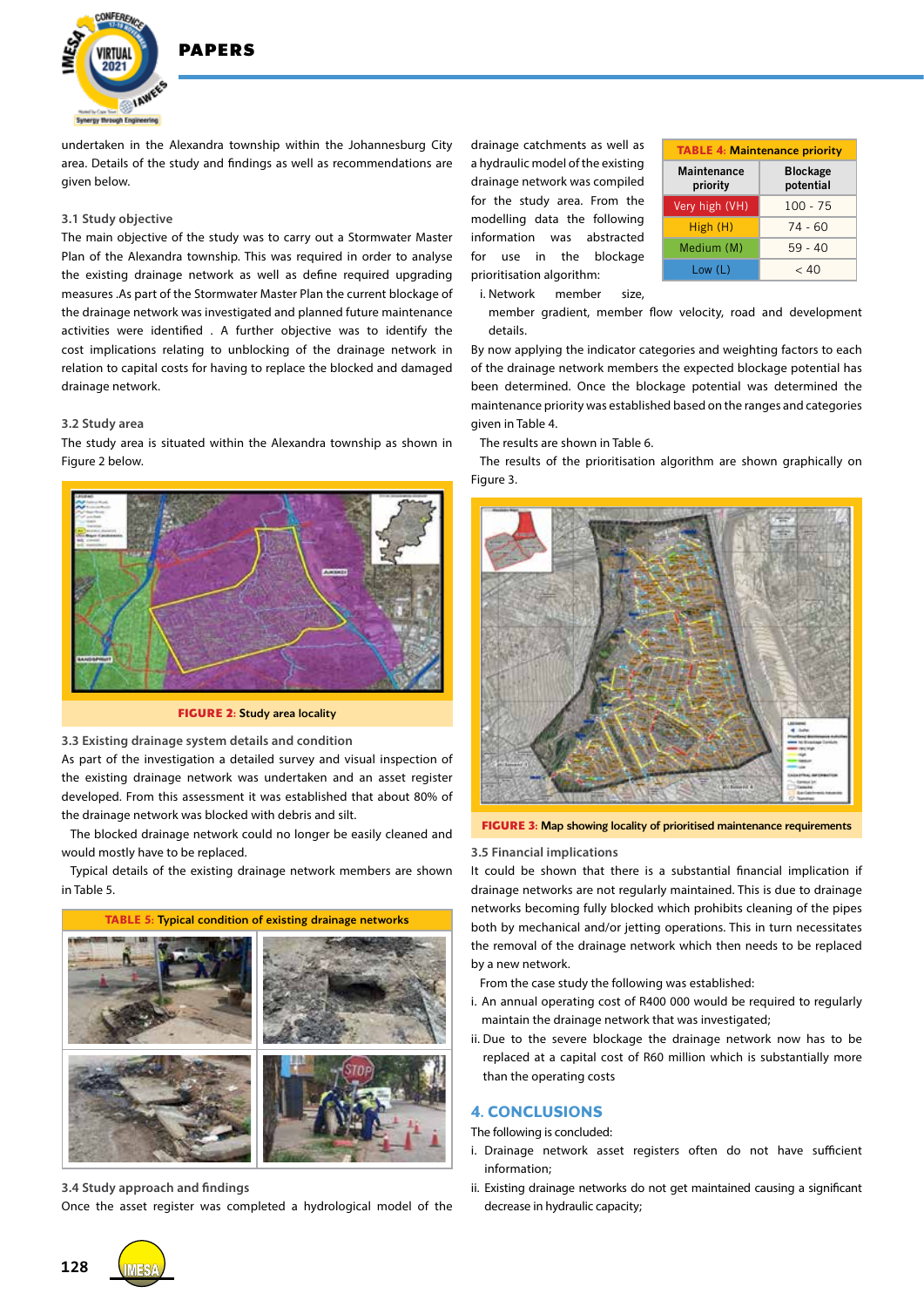**Welcome & Programme Table of Contents IMESA** 

Welcome & Programme

J

Table of Contents

**Speaker Profiles Sponsors**

**Speaker Profiles** 

Sponsors

**Papers Abstracts**

**Papers** 

**Abstracts** 

| TABLE 6: Drainage network blockage potential and maintenance priority |               |                 |                         |                                  |              |                            |                          |                            |                  |              |                                        |                               |           |
|-----------------------------------------------------------------------|---------------|-----------------|-------------------------|----------------------------------|--------------|----------------------------|--------------------------|----------------------------|------------------|--------------|----------------------------------------|-------------------------------|-----------|
| Conduit reference<br><b>Network characteristics</b>                   |               |                 |                         |                                  |              |                            |                          | <b>Blockage indicators</b> |                  |              |                                        | Maintenance<br>prioritisation |           |
| Conduit<br>Name                                                       | Length<br>(m) | Gradient<br>(%) | Pipe Diam<br>(mm)       | <b>Flow</b><br>velocity<br>(m/s) | Road<br>type | Development                | <b>Weighting factors</b> |                            |                  |              | <b>Blockage</b><br>potential<br>rating | Maintenance<br>category       |           |
|                                                                       |               |                 |                         |                                  |              |                            | member<br>size           | member<br>gradient         | flow<br>velocity | road<br>type | Development                            |                               |           |
| $C5-5$                                                                | 13,46         | 0,42%           | 375mm<br>Class<br>75D   | 0,6                              | paved        | formal<br>residential      | 12,00                    | 25,00                      | 30,00            | 1,00         | 2,00                                   | 70,00                         | H         |
| $C5-10$                                                               | 57,314        | 0,41%           | 450mm<br>Class<br>75D   | 0,55                             | paved        | formal<br>residential      | 10,00                    | 25,00                      | 30,00            | 1,00         | 2,00                                   | 68,00                         | H         |
| $C5-15$                                                               | 68,018        | 0,42%           | 450mm<br>Class<br>75D   | 0,7                              | paved        | formal<br>residential      | 10,00                    | 25,00                      | 30,00            | 1,00         | 2,00                                   | 68,00                         | H         |
| $C5-20$                                                               | 34,723        | 11,43%          | 650mm<br>Class<br>75D   | 3,5                              | gravel       | formal<br>residential      | 8,00                     | 5,00                       | 15,00            | 1,00         | 2,00                                   | 31,00                         | L         |
| $C5-20.1$                                                             | 31,143        | 6,22%           | 650mm<br>Class<br>75D   | 2,8                              | gravel       | semi-formal<br>residential | 8,00                     | 5,00                       | 20,00            | 10,00        | 5,00                                   | 48,00                         | M         |
| $C5-25$                                                               | 114,366       | 7,16%           | 700mm<br>Class<br>75D   | 3,6                              | gravel       | semi-formal<br>residential | 8,00                     | 5,00                       | 15,00            | 10,00        | 5,00                                   | 43,00                         | M         |
| $C5-30$                                                               | 57,904        | 5,54%           | 825mm<br>Class<br>75D   | 2,6                              | paved        | business                   | 6,00                     | 5,00                       | 20,00            | 1,00         | 10,00                                  | 42,00                         | ${\sf M}$ |
| $C5-35$                                                               | 52,514        | 6,06%           | 450mm<br>Class<br>75D   | 2,6                              | paved        | business                   | 10,00                    | 5,00                       | 20,00            | 1,00         | 10,00                                  | 46,00                         | M         |
| $C5-05.1$                                                             | 45,78         | 0,62%           | 450mm<br>Class<br>75D   | 0,76                             | gravel       | business                   | 10,00                    | 25,00                      | 30,00            | 10,00        | 10,00                                  | 85,00                         | VH        |
| $C5-50$                                                               | 14,799        | 3,05%           | 750mm<br>Class<br>75D   | 1,8                              | gravel       | formal<br>residential      | 8,00                     | 10,00                      | 25,00            | 10,00        | 2,00                                   | 55,00                         | M         |
| $C5-50.1$                                                             | 38,241        | 1,63%           | 625mm<br>Class<br>75D   | 1,3                              | gravel       | informal                   | 8,00                     | 20,00                      | 25,00            | 10,00        | 15,00                                  | 78,00                         | VH        |
| $C5-55$                                                               | 36,485        | 4,12%           | 900mm<br>Class<br>75D   | 2,7                              | gravel       | informal                   | 6,00                     | 5,00                       | 20,00            | 10,00        | 15,00                                  | 56,00                         | M         |
| $C5-60$                                                               | 8,457         | 7,25%           | 1 050mm<br>Class<br>75D | 3,8                              | gravel       | informal                   | 4,00                     | 5,00                       | 15,00            | 10,00        | 15,00                                  | 49,00                         | ${\sf M}$ |
| $C5-60.1$                                                             | 11,857        | 1,05%           | 1 200mm<br>Class<br>75D | 0,9                              | gravel       | informal                   | 4,00                     | 20,00                      | 30,00            | 10,00        | 15,00                                  | 79,00                         | VH        |
| $C5-65$                                                               | 44,255        | 4,56%           | 1 200mm<br>Class<br>75D | 3,1                              | paved        | formal<br>residential      | 4,00                     | 5,00                       | 15,00            | 1,00         | 2,00                                   | 27,00                         | L         |
| $C5-65.1$                                                             | 45,099        | 3,94%           | 1 500mm<br>Class<br>75D | 2,8                              | paved        | formal<br>residential      | 2,00                     | 10,00                      | 20,00            | 1,00         | 2,00                                   | 35,00                         | L         |
| $C5-70$                                                               | 27,616        | 3,79%           | 900mm<br>Class<br>75D   | 2,5                              | paved        | formal<br>residential      | 6,00                     | 10,00                      | 20,00            | 1,00         | 2,00                                   | 39,00                         | L         |



**3S Media**

**3S Media**